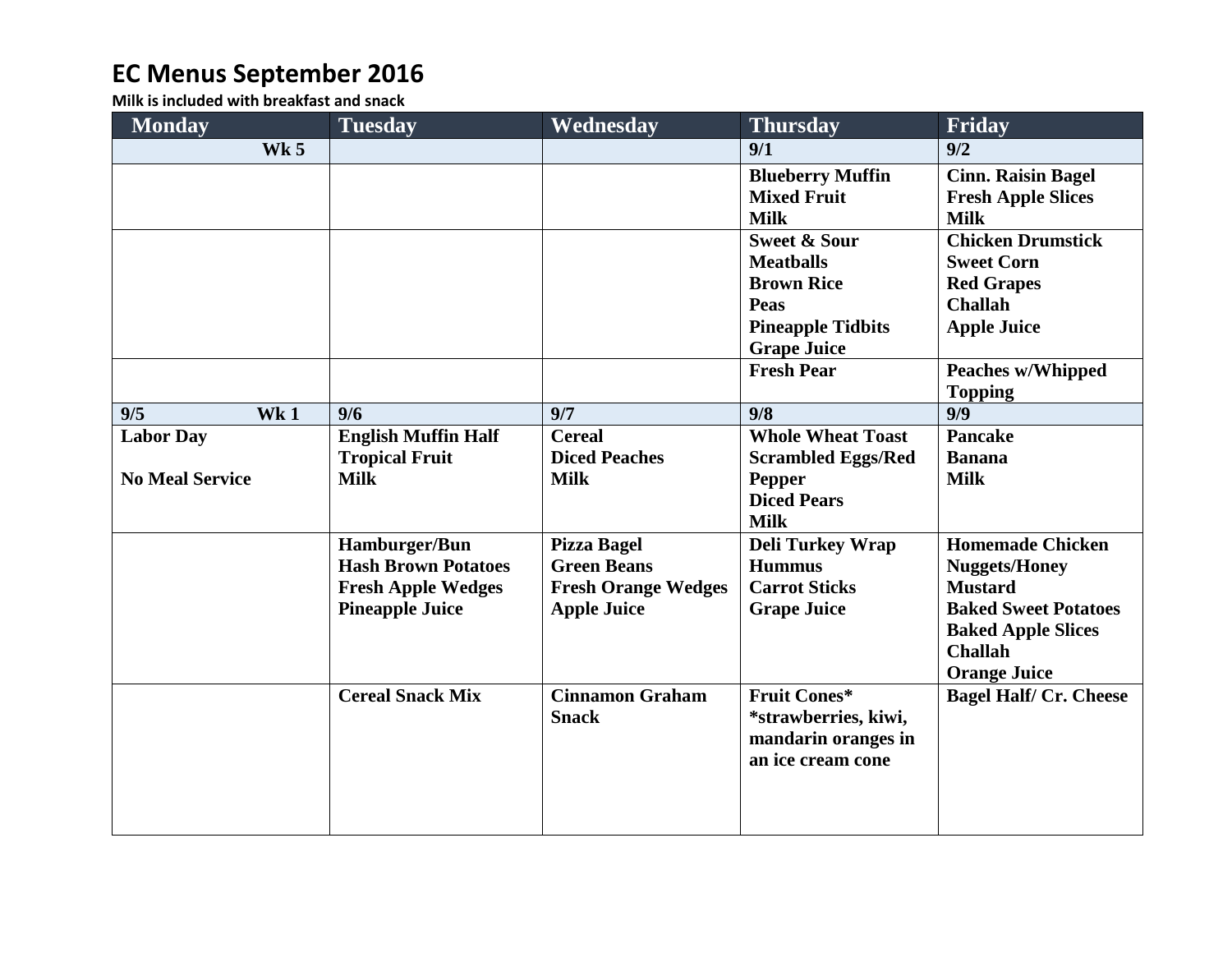## **EC Menus September 2016**

**Milk is included with breakfast and snack**

| <b>Monday</b>                 | <b>Tuesday</b>              | Wednesday                                               | <b>Thursday</b>             | Friday                           |
|-------------------------------|-----------------------------|---------------------------------------------------------|-----------------------------|----------------------------------|
| Wk <sub>2</sub><br>9/12       | 9/13                        | 9/14                                                    | 9/15                        | 9/16                             |
| <b>Cereal</b>                 | <b>Blueberry Bagel</b>      | <b>Cereal</b>                                           | <b>French Toast Sticks</b>  | <b>English Muffin Half</b>       |
| <b>Diced Peaches</b>          | <b>Strawberries</b>         | <b>Banana Half</b>                                      | <b>Tropical Fruit</b>       | <b>Diced Pears</b>               |
|                               |                             |                                                         |                             |                                  |
| <b>Tomato Soup</b>            | <b>Taco Tuesday</b>         | <b>Baked Tilapia</b>                                    | <b>Homemade Turkey</b>      | <b>Honey Glazed Chicken</b>      |
| <b>Grilled Cheese Dippers</b> | <b>Seasoned Taco Meat</b>   | <b>Rainbow Rice*</b>                                    | <b>Burger on Slider Bun</b> | <b>Drumsticks</b>                |
| <b>Green Beans</b>            | <b>Shredded Lettuce</b>     | *br rice, barley, bulgur,<br>`carrots, peppers, spinach | <b>French Fries</b>         | <b>Corn on the Cob</b>           |
| <b>Orange Juice</b>           | <b>Diced Tomatoes/Salsa</b> | <b>Fresh Red Grapes</b>                                 | <b>Pineapple Tidbits</b>    | <b>Mixed Fruit</b>               |
|                               | <b>Flour Tortilla</b>       | <b>Dinner Roll</b>                                      | <b>Grape Juice</b>          | <b>Orange Juice</b>              |
|                               | <b>Fresh Orange Wedges</b>  | <b>Apple Juice</b>                                      |                             |                                  |
|                               | <b>Pineapple Juice</b>      |                                                         |                             |                                  |
| <b>Fresh Apple Wedges</b>     | <b>Banana Bread</b>         | Graham                                                  | <b>Peach Crisp</b>          | <b>Fresh Plum</b>                |
|                               |                             | <b>Crackers/Applesauce</b>                              |                             |                                  |
|                               |                             |                                                         |                             |                                  |
|                               |                             |                                                         |                             |                                  |
| Wk <sub>3</sub><br>9/19       | 9/20                        | 9/21                                                    | 9/22                        | 9/23                             |
| <b>Cereal</b>                 | <b>Cinnamon Wheat Toast</b> | <b>Fruit Oat Granola</b>                                | <b>Bagel/Cream Cheese</b>   | <b>Biscuit</b>                   |
| <b>Mixed Fruit</b>            | <b>Apricot Halves</b>       | <b>Banana</b>                                           | <b>Tropical Fruit</b>       | <b>Applesauce</b>                |
|                               |                             |                                                         |                             |                                  |
| <b>Mexican Pizza*</b>         | <b>Teriyaki Glazed</b>      | <b>Tuna Salad</b>                                       | <b>Pasta Shells w/Meat</b>  | <b>Homemade Oven Fried</b>       |
| *refried beans, veggies,      | <b>Meatballs</b>            | <b>Carrot/Celery Sticks</b>                             | <b>Sauce</b>                | <b>Chicken Strips</b>            |
| cheese                        | <b>Brown Rice</b>           | w/Russian Dressing                                      | <b>Green Salad/Caesar</b>   | <b>Mashed Sweet Potatoes</b>     |
| <b>Shredded Lettuce</b>       | <b>Sweet Peas</b>           | <b>Red Grapes</b>                                       | <b>Dressing</b>             | <b>Pineapple Tidbits</b>         |
| <b>Diced Tomatoes</b>         | <b>Pineapple Tidbits</b>    | <b>Pretzel Bread Sticks</b>                             | <b>Fresh Pear</b>           | <b>Apple Juice</b>               |
| <b>Salsa</b>                  | <b>Pineapple Juice</b>      | <b>Apple Juice</b>                                      | <b>Grape Juice</b>          | <b>Challah</b>                   |
| <b>Mandarin Oranges</b>       |                             |                                                         |                             |                                  |
| <b>Grape Juice</b>            |                             |                                                         |                             |                                  |
| <b>Oatmeal Raisin Cookie</b>  | <b>Apple Wedges/Cheese</b>  | <b>Vanilla Yogurt and</b>                               | <b>Cereal Snack Mix</b>     | <b>Diced Peaches &amp; Pears</b> |
|                               | <b>Squares</b>              | <b>Graham Crackers</b>                                  |                             |                                  |
|                               |                             |                                                         |                             |                                  |
|                               |                             |                                                         |                             |                                  |